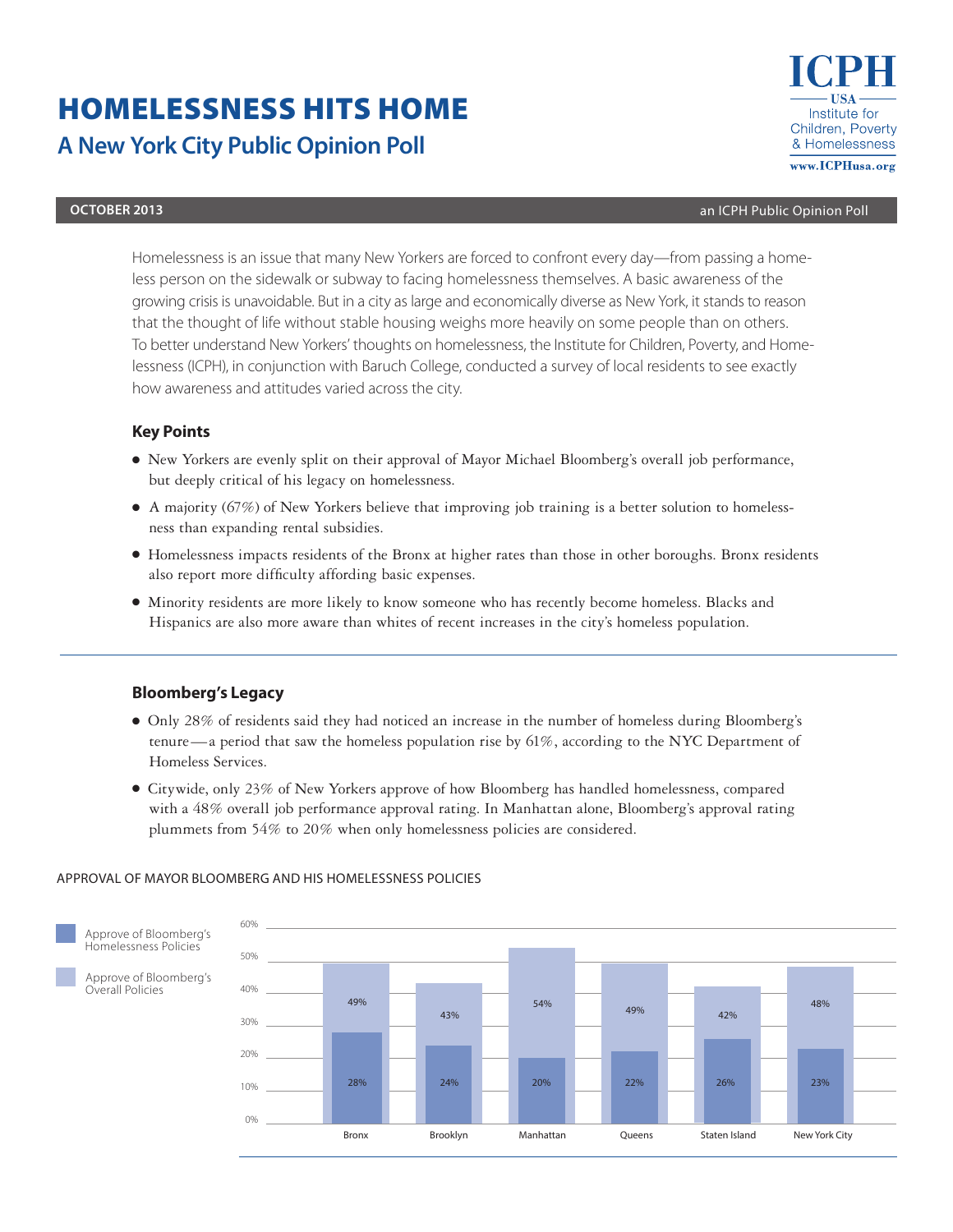# **A New Policy Direction?**

- Improved job-training programs are preferred by 67% of New Yorkers as the solution to homelessness. Support for these types of programs is highest in the Bronx and Staten Island.
- 75% of Hispanic residents and 61% of blacks favor improved job training. Citywide, only 13% of residents support rental subsidies as the solution to homelessness.
- A majority of New Yorkers, 57%, favor implementing time limits for residents of the city's shelters.
- New Yorkers are split on who should be allowed in shelter: 44% want entry restricted to the local region, and 51% say it should be open to people from anywhere in the U.S. or the world.



Due to rounding, percentages may not total 100.

# **The Bronx Factor**

- In the Bronx, 10% of residents have spent at least one night homeless or unstably housed, versus 5% citywide.
- Residents of the Bronx are more likely to see homelessness in their everyday lives. 33% of residents of the borough know a homeless person.
- Bronx residents report more difficulty affording basic living expenses. 28% said they are struggling to afford their rent.

### New Yorkers WHO REPORT Struggling to Pay Rent and Utilities

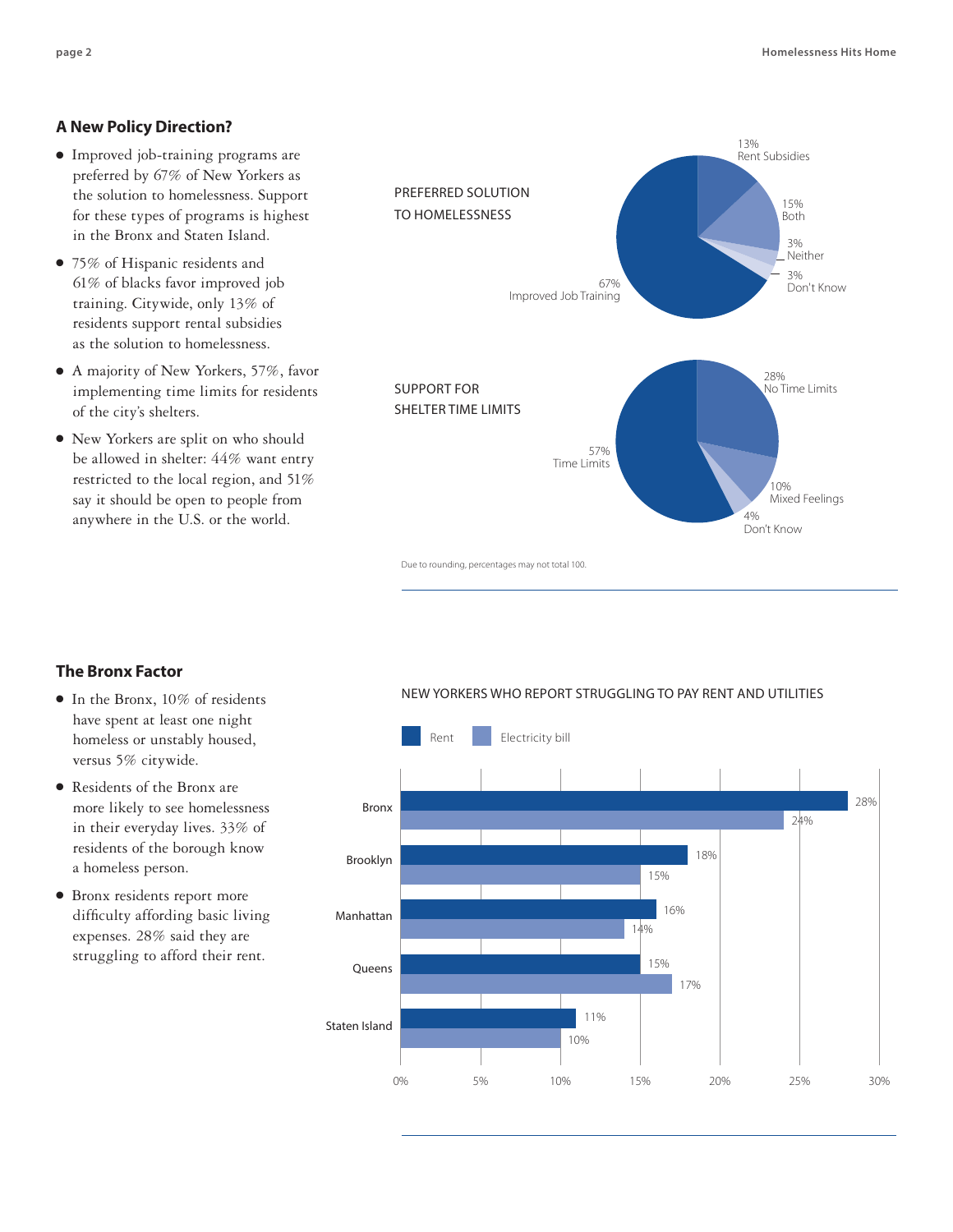# **Homelessness and Race**

● 39% of black New Yorkers and 28% of Hispanics know someone who has recently become homeless, compared with 13% of whites and 23% of New Yorkers of any race.

#### New Yorkers Who Know Someone Who Recently Became Homeless



- Blacks and Hispanics are more aware of the increase in homelessness under Bloomberg. 39% of blacks and 32% of Hispanics reported noticing an increase, compared with only 23% of whites.
- Blacks are the only racial group in which a majority (53%) disapproves of Bloomberg's approach to homelessness.

## **Survey Methodology**

The ICPH public opinion survey—administered between July 2, 2013 and August 2, 2013—polled a random sample of 1,003 adults residing in New York City. Baruch College Survey Research conducted the telephone interviews by landline and cell phone in English and Spanish. The margin of sampling error is plus or minus 3.1 percentage points.

| <b>Demographic Characteristics of the Sample</b> |                     |     |                          |                              |     |
|--------------------------------------------------|---------------------|-----|--------------------------|------------------------------|-----|
| Gender                                           | Male                | 47% | Age                      | $18 - 29$                    | 24% |
|                                                  | Female              | 53% |                          | $30 - 44$                    | 27% |
| Race                                             | White               | 42% |                          | $45 - 64$                    | 31% |
|                                                  | <b>Black</b>        | 27% |                          | Over <sub>64</sub>           | 15% |
|                                                  | Asian               | 7%  | <b>Marital Status</b>    | Single                       | 34% |
|                                                  | Other               | 18% |                          | Married                      | 40% |
| <b>Ethnicity</b>                                 | Hispanic            | 26% |                          | Living with partner          | 7%  |
|                                                  | Not Hispanic        | 72% |                          | Separated/Divorced           | 12% |
| Income                                           | Less than \$30,000  | 22% |                          | Widowed                      | 7%  |
|                                                  | \$30,000-49,999     | 14% | <b>Education</b>         | Did not graduate high school | 12% |
|                                                  | \$50,000-99,999     | 24% |                          | H.S. diploma or GED          | 31% |
|                                                  | More than \$100,000 | 24% |                          | Some college                 | 23% |
| <b>Borough</b>                                   | <b>Bronx</b>        | 16% |                          | Bachelor's degree            | 19% |
|                                                  | Brooklyn            | 30% |                          | Post-grad                    | 12% |
|                                                  | Manhattan           | 21% | <b>Party affiliation</b> | Republican                   | 13% |
|                                                  | Queens              | 28% |                          | Democrat                     | 59% |
|                                                  | Staten Island       | 6%  |                          | Unaffiliated                 | 17% |

\* In some cases, categories do not total 100% due to rounding and responses of "don't know" or "refused."